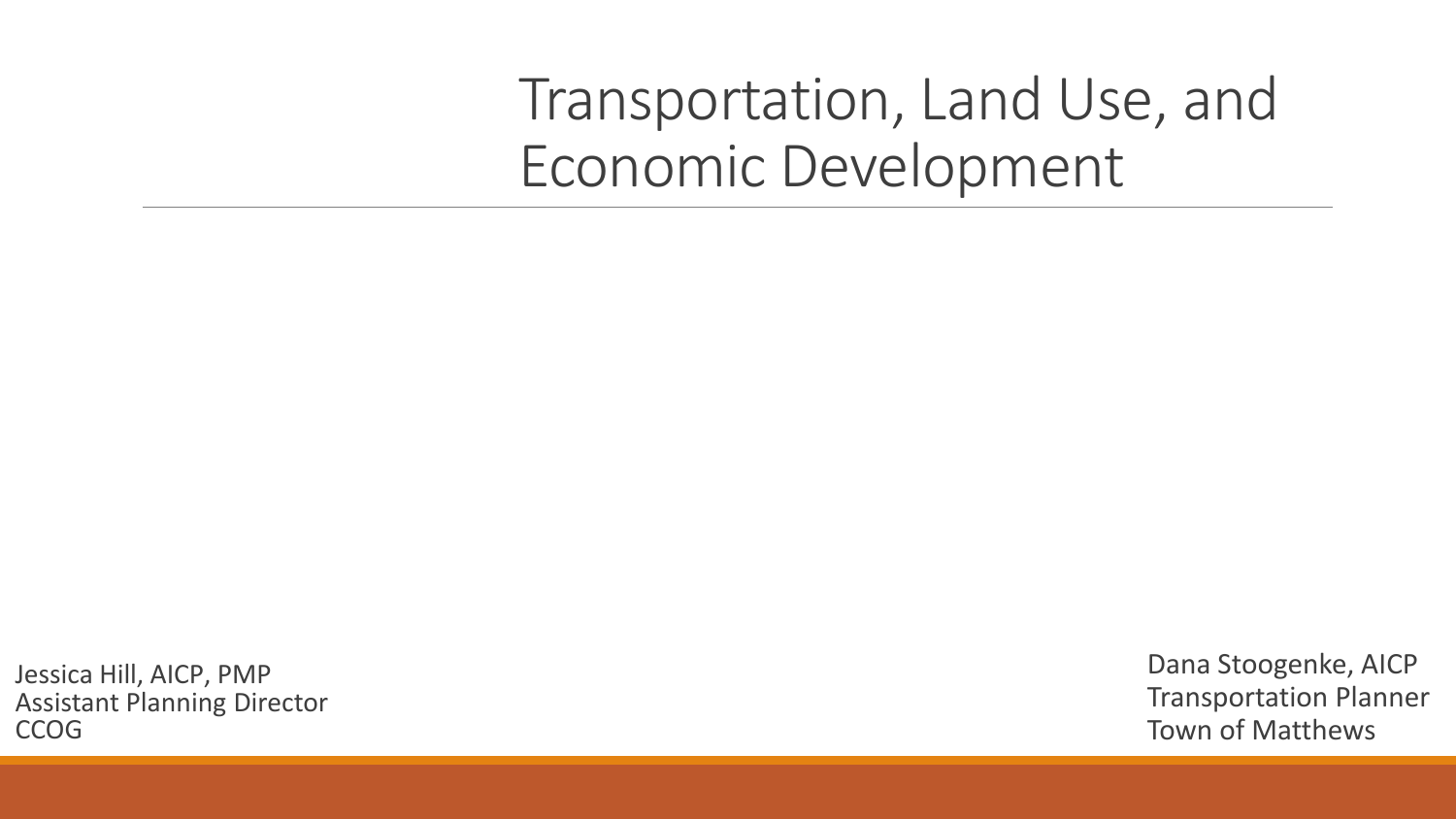# Working in a Silo?



https://www.goodfreephotos.com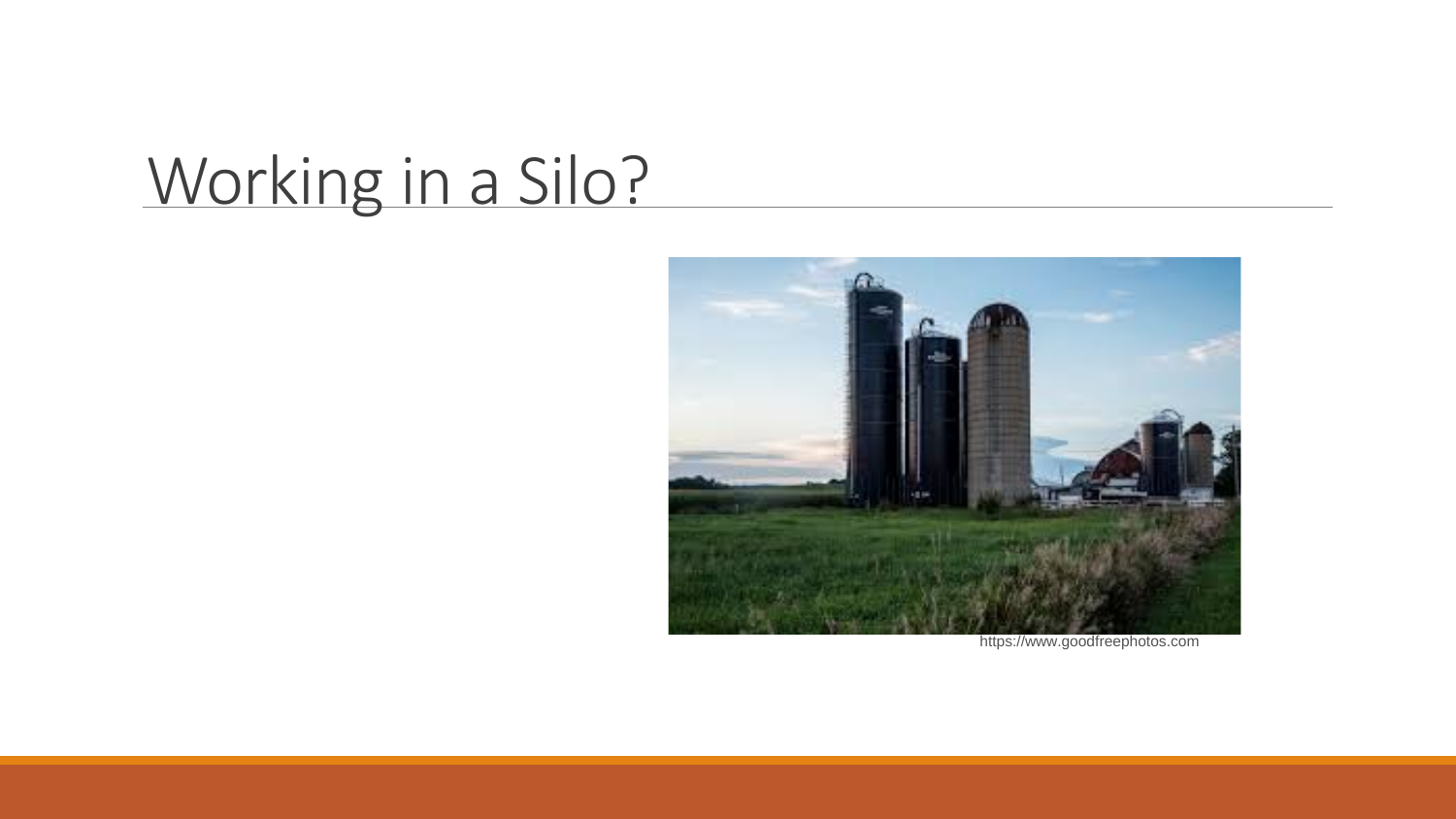## Stanly and Anson Counties

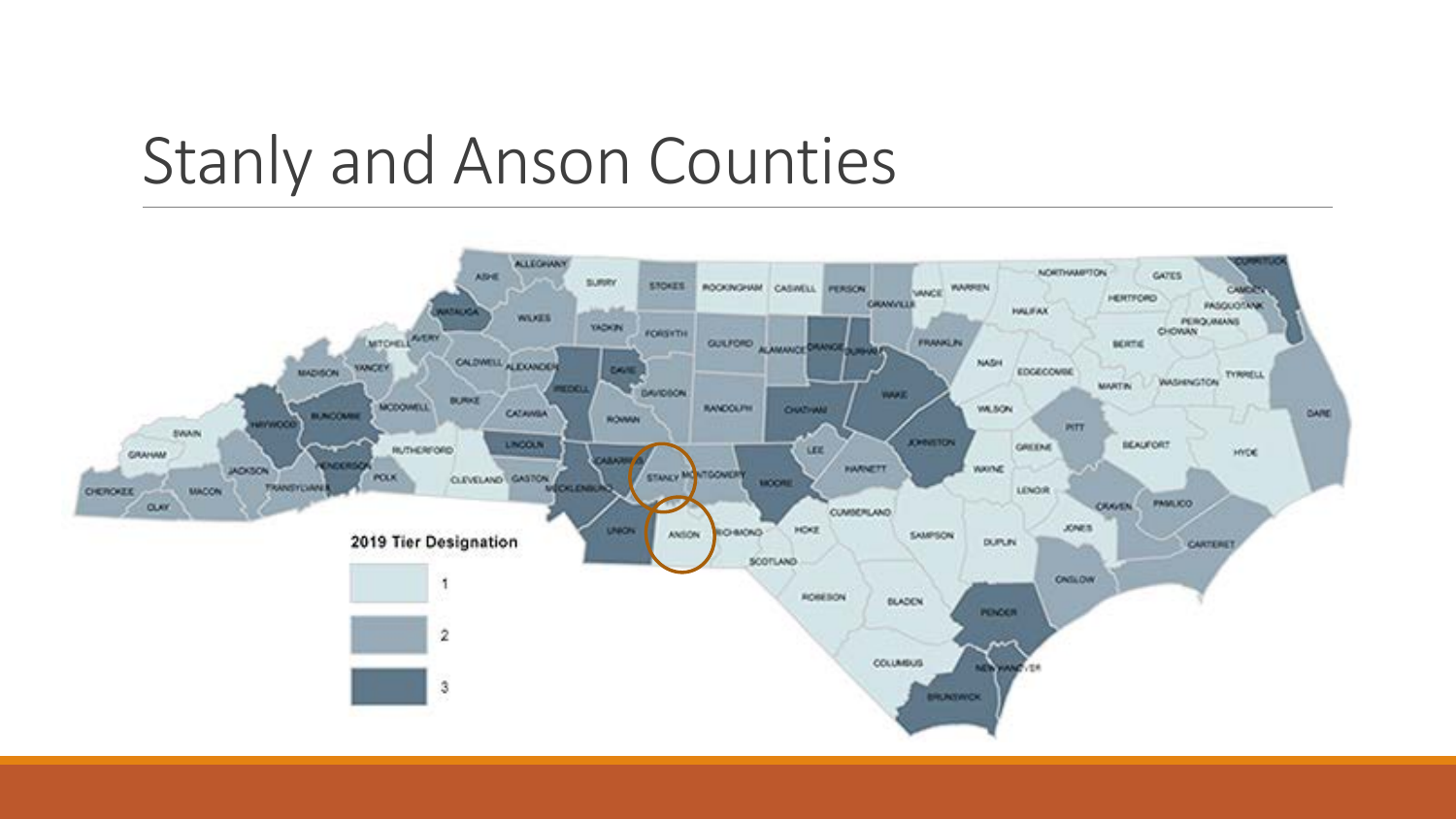# The How?

- A little extra money....
- CCOG has great data!
- A little staff time…
- Willing stakeholders!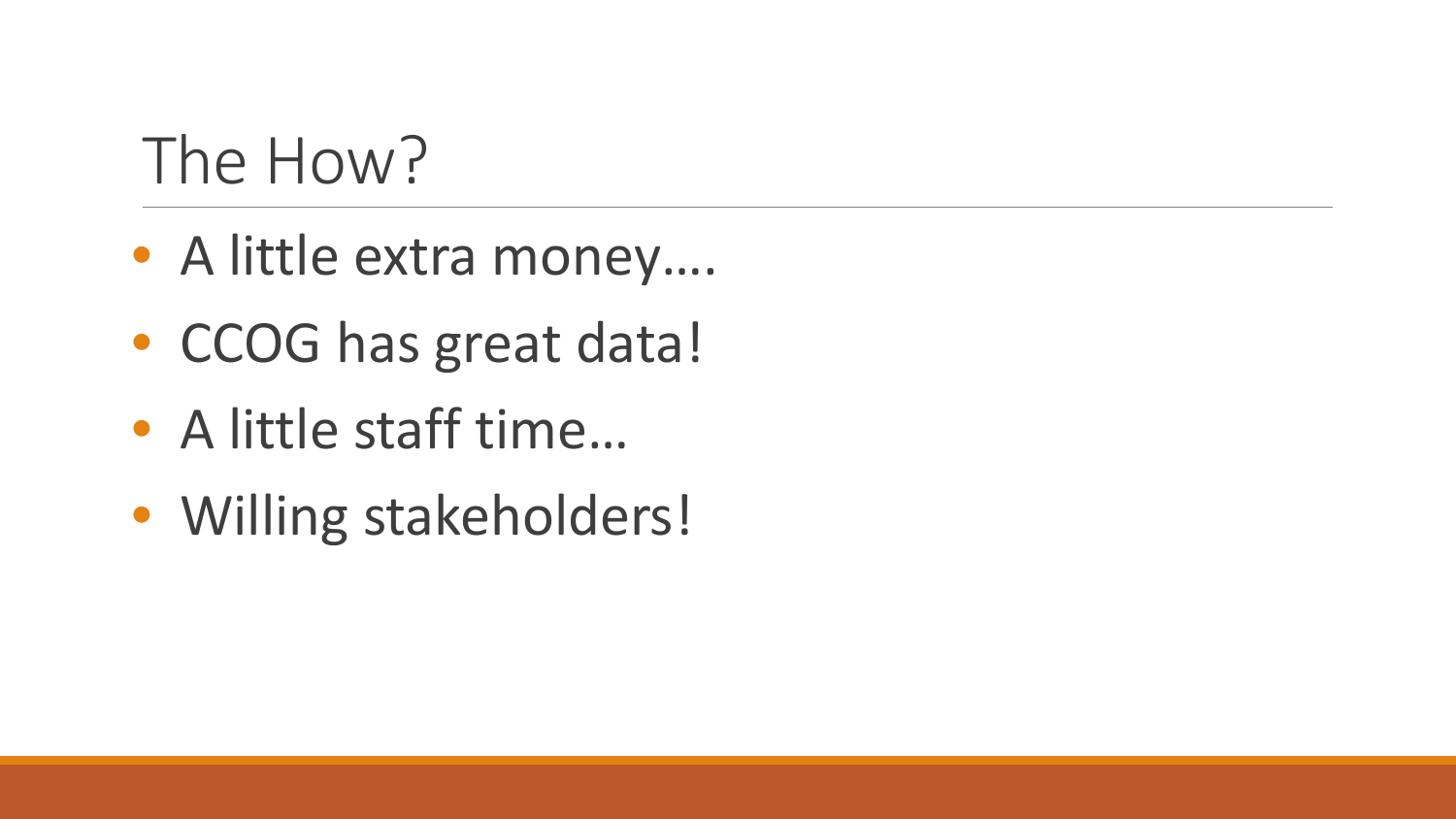

Intersection of Economic Development, Transportation Planning, and Land Use Planning in the Rocky River Rural Planning Organization (RRRPO)

September 21, 2018



### **Purpose**

Mobility of people & goods for social and economic activities is vital to the well-functioning of communities

A comprehensive approach is needed to meet mobility needs

This investigation combined three perspectives

- Transportation Planning
- Land Use Planning
- Economic Development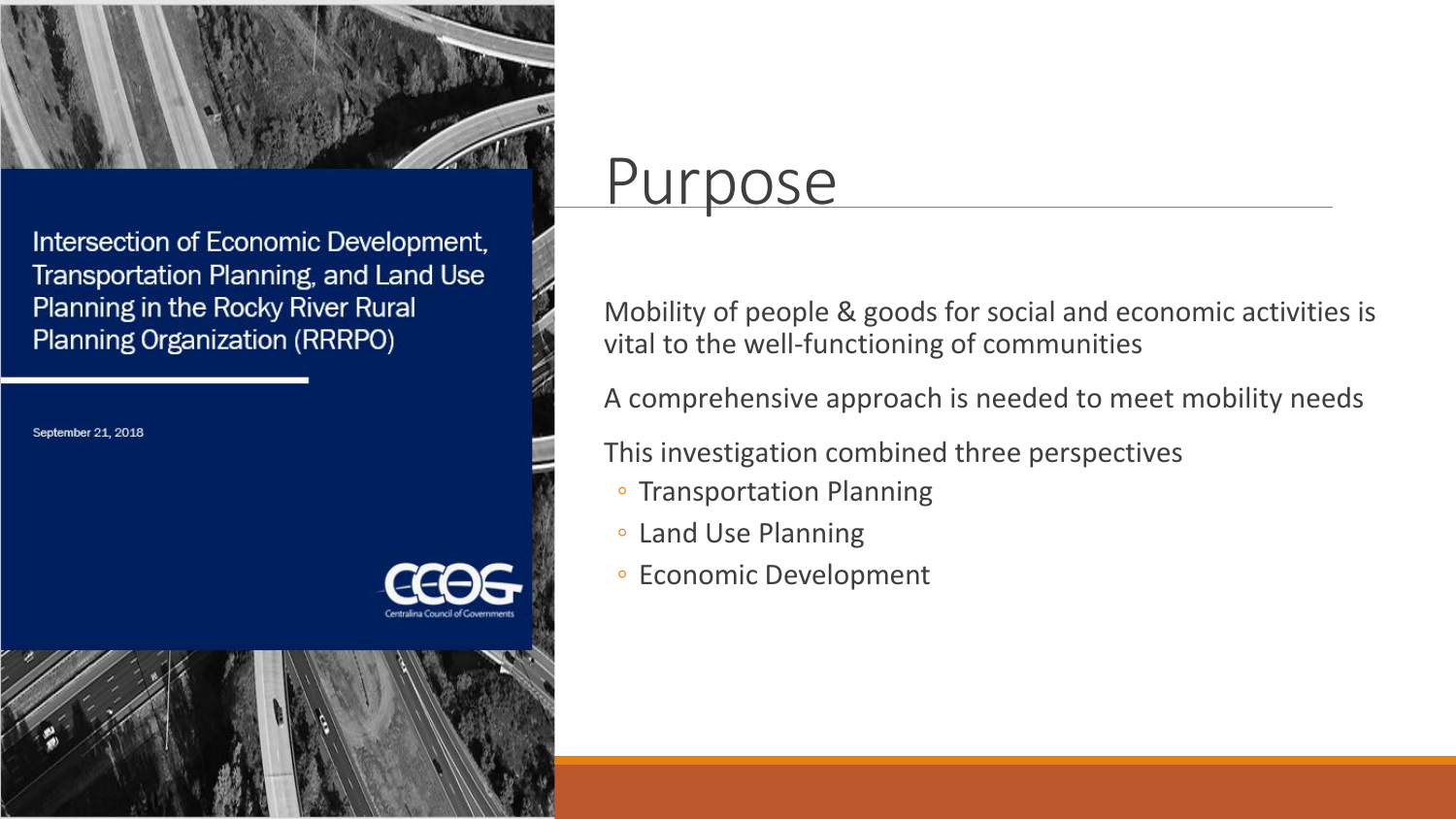# The Report

Identified areas of opportunity in Anson and Stanly County

Made recommendations to strengthen planning & coordination efforts between:

- Rocky River Planning Organization
- Municipal and County Governments
- Economic Development Organizations

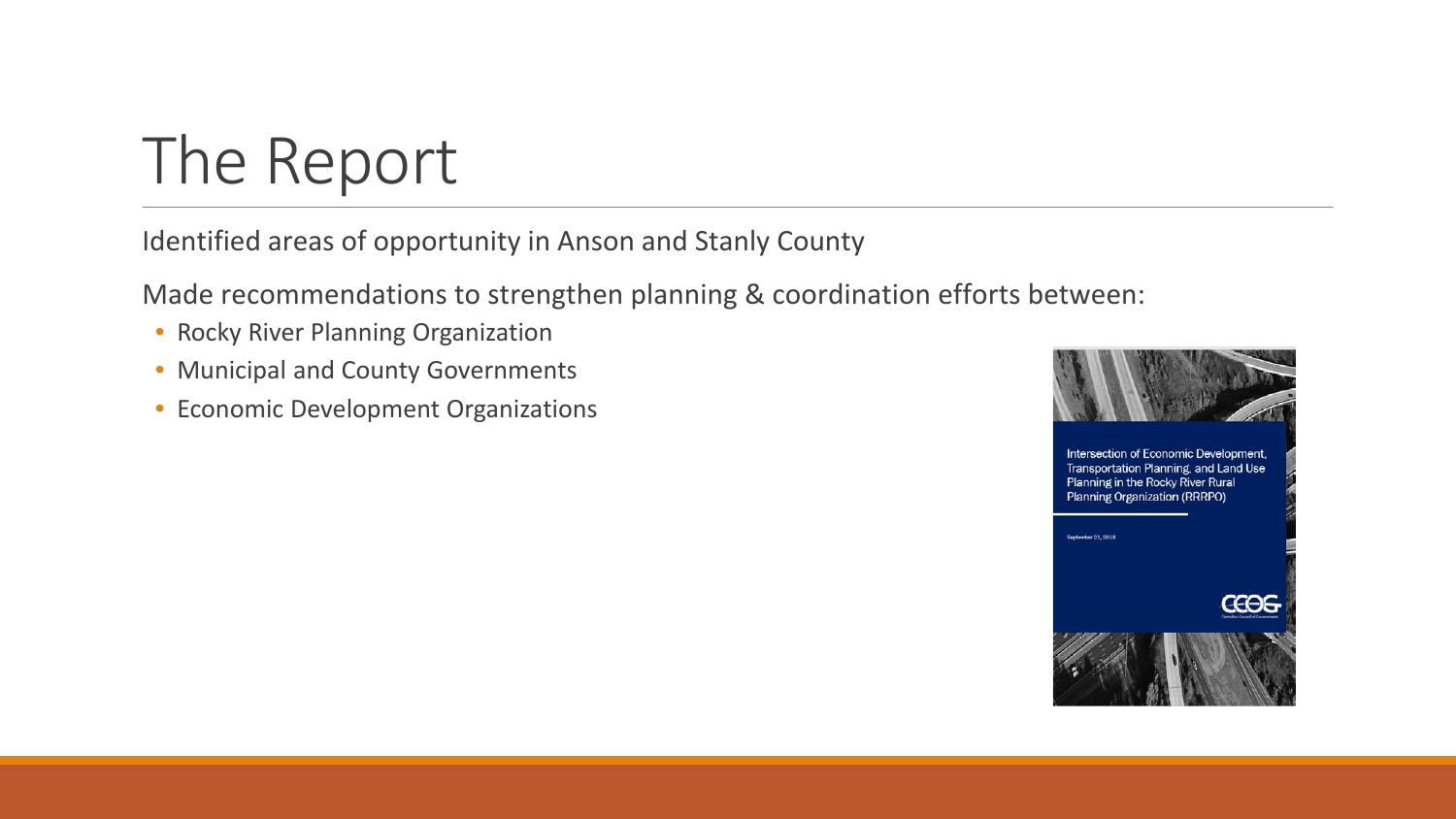### Data Sources

#### • National Sources

- Census (2010 Decennial, and 2017 ACS)
- •Jobseq
- State Sources
- NC Budget Management Office
- Regional Sources
- 2013 CONNECT Our Future
- 2015 IMCP Value Chain Industries Report
- 2016 Greater Charlotte Regional Freight Mobility Plan
- Local Sources
- CTP
- County & Municipal Land Use & Zoning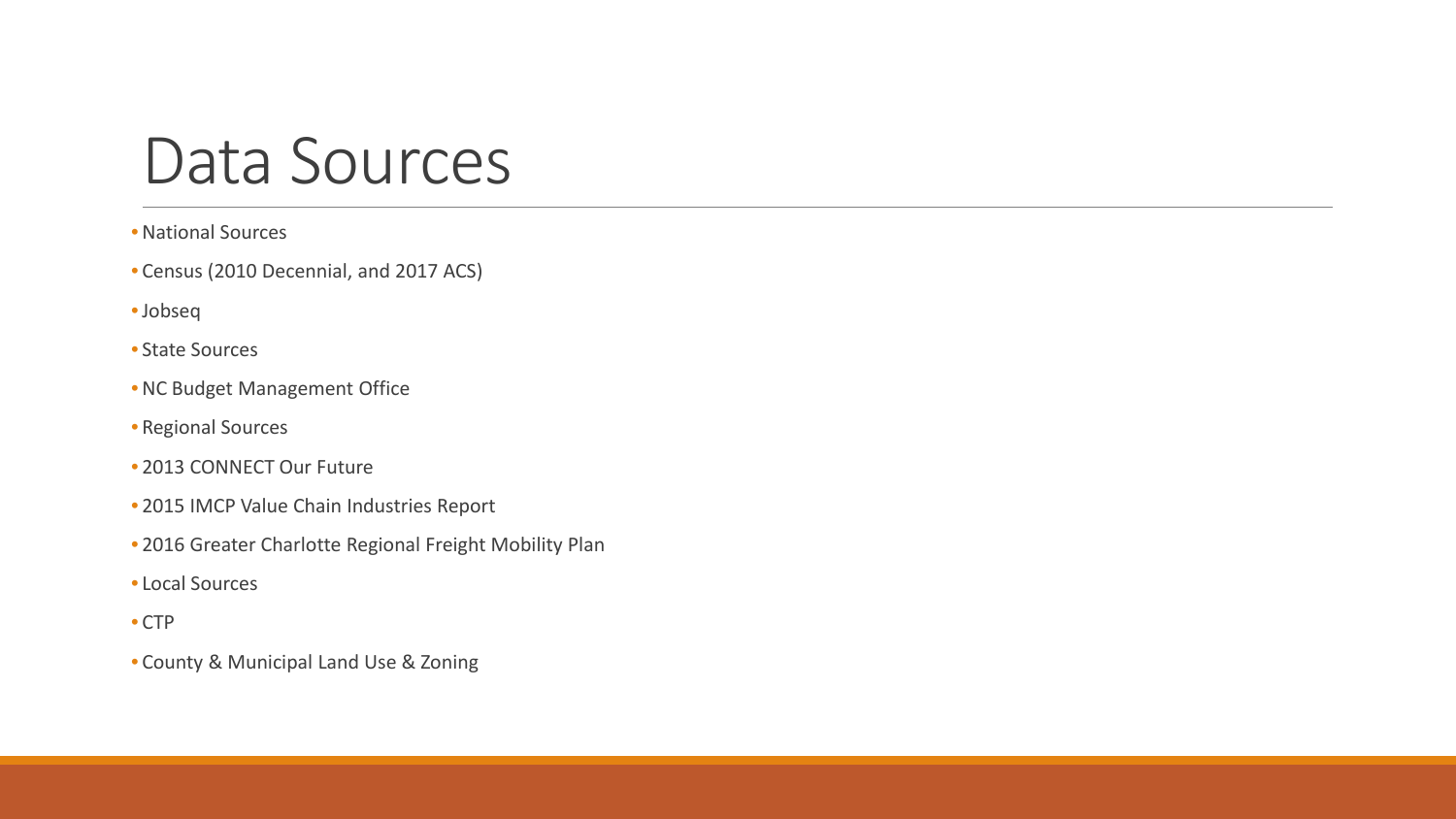## Investigated

- Transportation Infrastructure Road, Rail, and Air
- Land Use Zoning
- Utilities Water, Sewer, and Broadband
- Primary industries Eight Value Chain Industries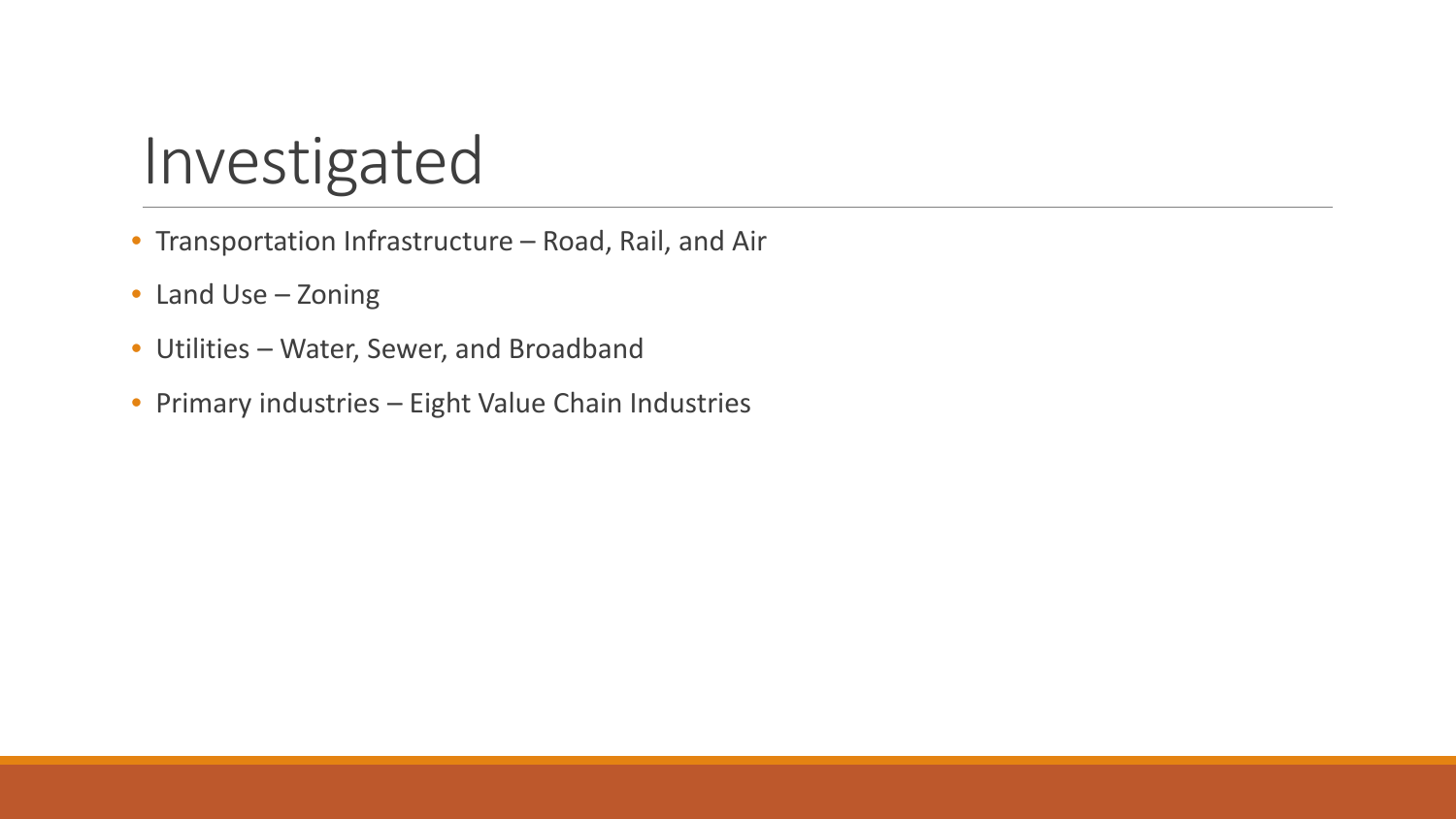# Two Stakeholder Meetings

Identify County's strengths, weaknesses, opportunities, and threats:

- Residential Growth,
- Industrial Growth,
- Commercial Growth
- Land Use Planning, and
- Economic Development

| <b>STRENGTHS</b>  | <b>OPPORTUNITIES</b> |
|-------------------|----------------------|
| <b>WEAKNESSES</b> | <b>THREATS</b>       |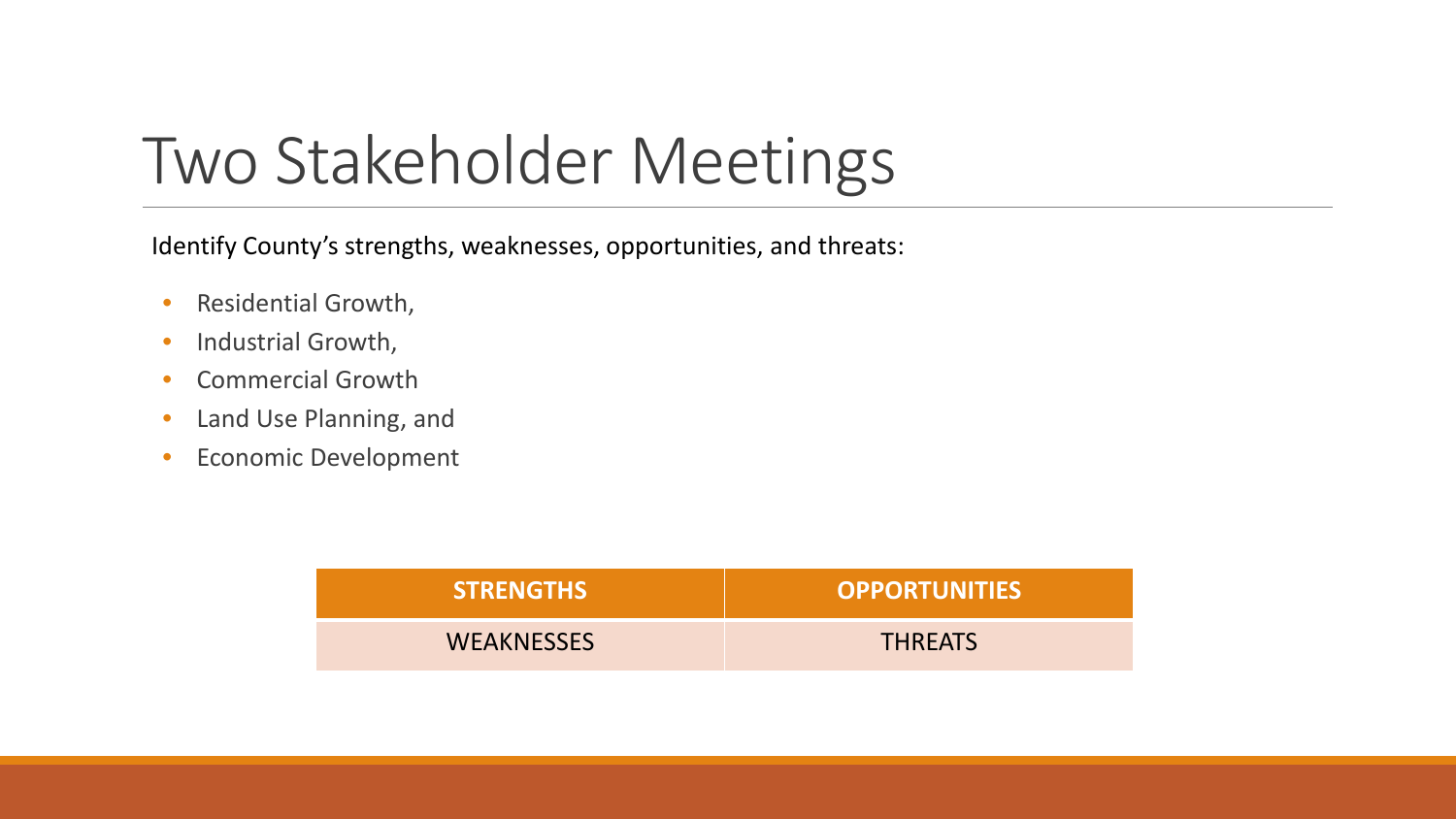## Anson County





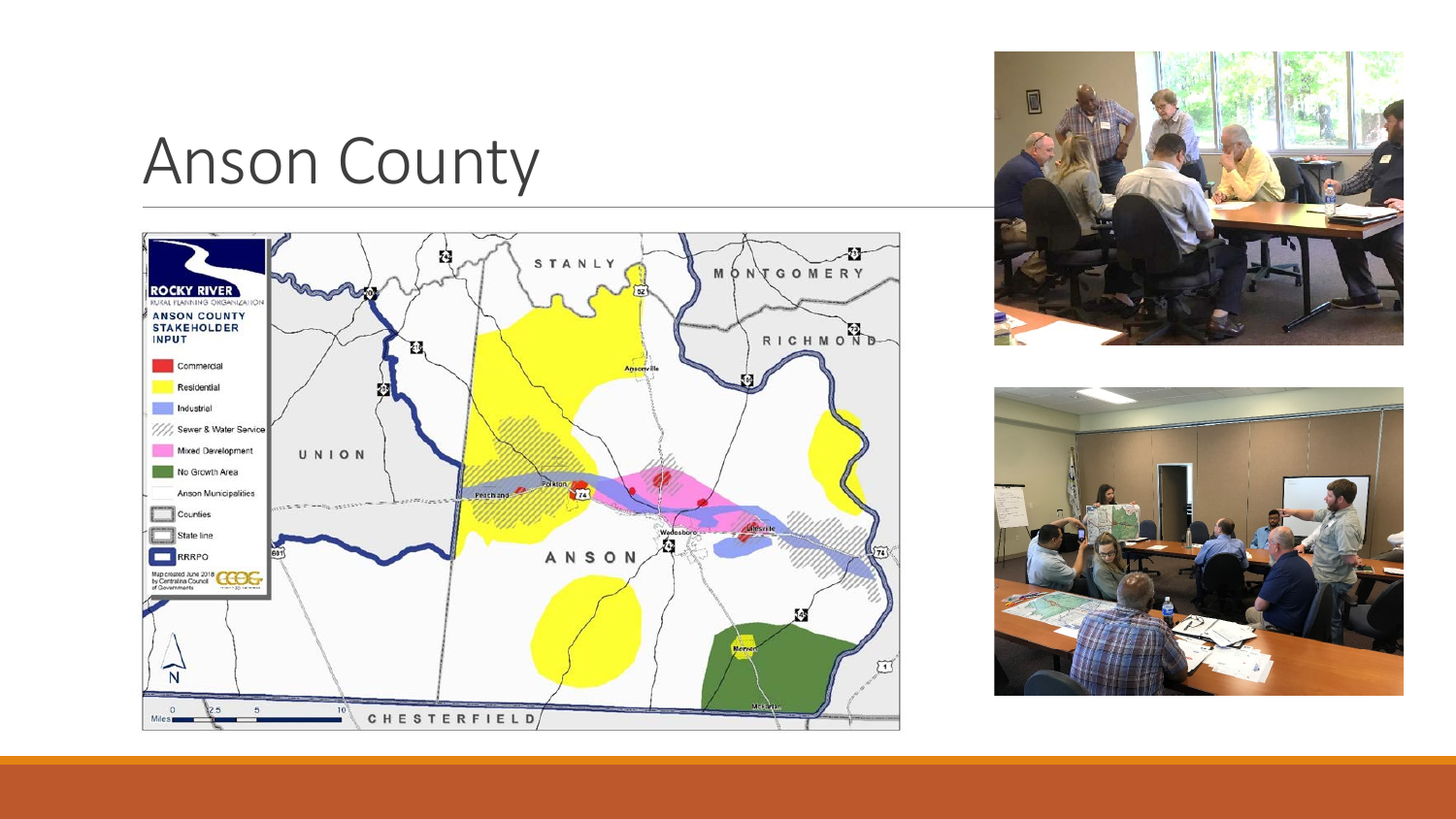

Stanly County



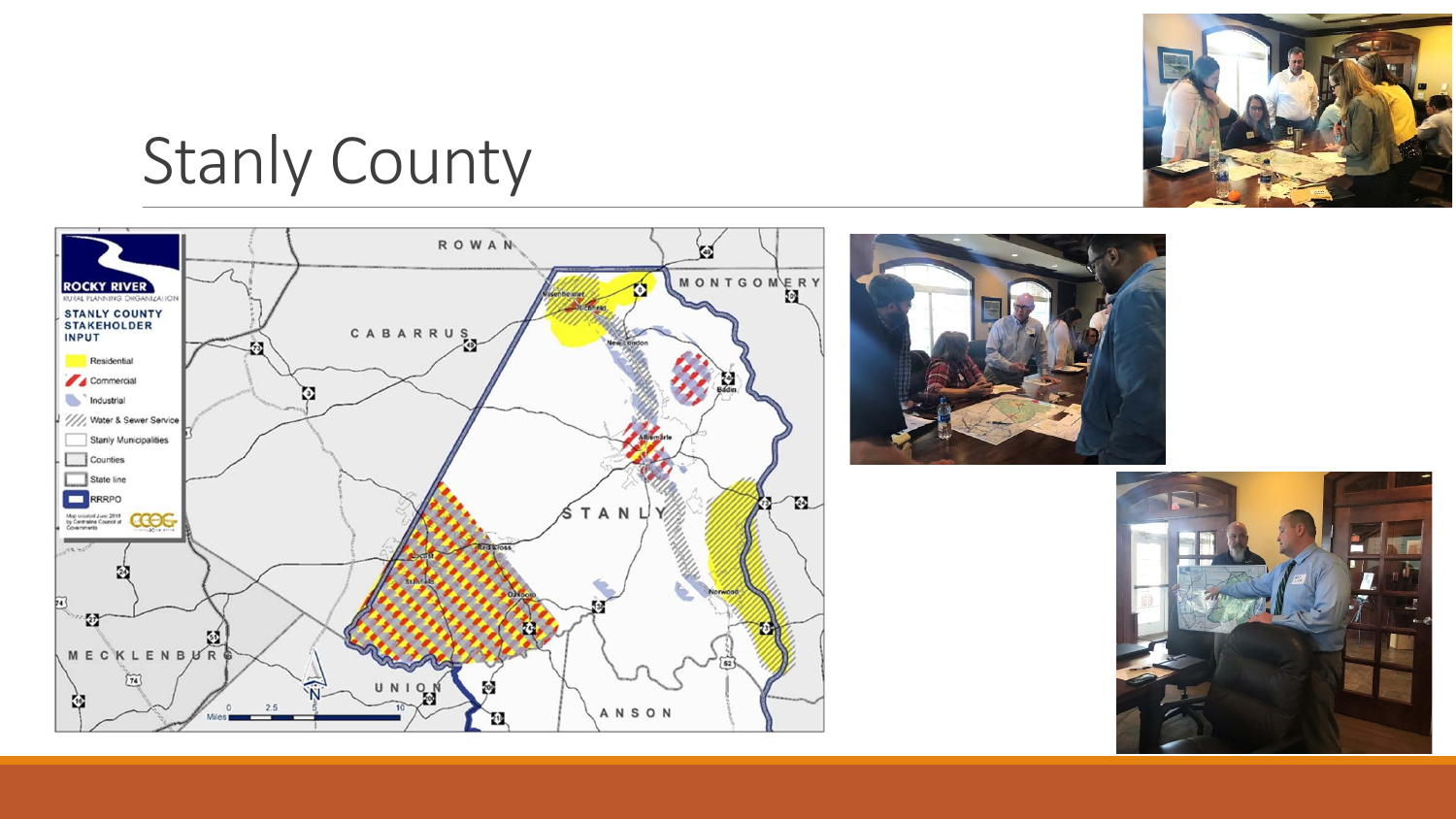# Recommendations

Policy Recommendations in areas:

- Land Use
- Transportation
- Economic Development

General / Collaboration Recommendations

|      | ∣∓ Stanly County                                                                                                                                                                                                                                                                              |       |       |   |            |          |             |
|------|-----------------------------------------------------------------------------------------------------------------------------------------------------------------------------------------------------------------------------------------------------------------------------------------------|-------|-------|---|------------|----------|-------------|
| ID   | Recommendation                                                                                                                                                                                                                                                                                | RRRPO | NCDOI | œ | Government | Economic | Development |
| S2.1 | Prioritize repair or replacement of functionally obsolete and<br>structurally deficient bridges on the region's Strategic Freight<br>Network.                                                                                                                                                 |       |       |   |            |          |             |
| S2.2 | Collaborate with the North Carolina Department of Information<br>Technology Broadband Infrastructure Office to identify fiber<br>infrastructure specifications for conduit which can be included in<br>design and construction cost estimates for road widening and<br>construction projects. |       |       |   |            |          |             |
| S2.3 | Support opportunities for intermodal terminal development and<br>multimodal diversity especially for short-line railroads.                                                                                                                                                                    |       |       |   |            |          |             |
| S2.4 | Support business/industrial park development through proactive<br>recommendations for road/rail site design and specifications to<br>anticipate potential client/user needs.                                                                                                                  |       |       |   |            |          |             |
|      |                                                                                                                                                                                                                                                                                               |       |       |   |            |          |             |

| <b>Anson County</b> |                                                                                                                                                                                                                                         |             |  |                |                         |  |  |  |
|---------------------|-----------------------------------------------------------------------------------------------------------------------------------------------------------------------------------------------------------------------------------------|-------------|--|----------------|-------------------------|--|--|--|
| ID                  | Recommendation                                                                                                                                                                                                                          | <b>RRPC</b> |  | overnment<br>ख | Jevelopment<br>Economic |  |  |  |
| A1.1                | Assess the impacts of potential future development in the western<br>section of Anson County to determine the need for broader<br>zoning regulations.                                                                                   |             |  |                |                         |  |  |  |
| A1.2                | Strengthen access management such as driveway access and curb<br>cuts regulations on major thoroughfares in Anson County such as<br>US HWY 74 and 52.                                                                                   |             |  |                |                         |  |  |  |
| A1.3                | Preserve industrial and commercial developable land in high-<br>growth areas along major transportation corridor US HWY 74<br>from Union County to Lilesville by purchasing land or pre-zoning<br>property for the development desired. |             |  |                |                         |  |  |  |